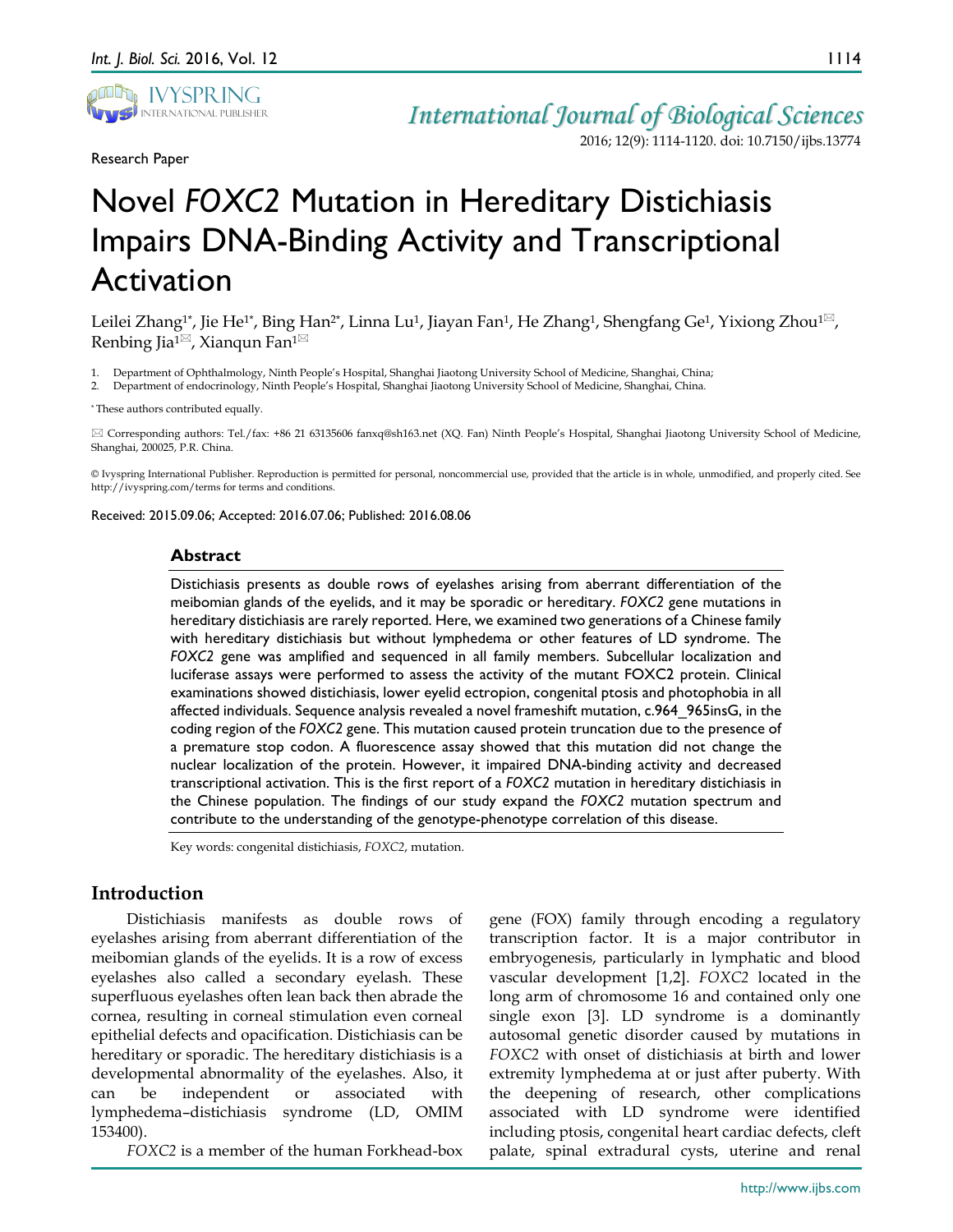anomalies and so on [1,4]. In 1999, Mangion et al. first reported LD syndrome in two unrelated families and mapped a gene in the long arm of chromosome 16 [3]. Since then, additional *FOXC2* mutations have been found in families with LD syndrome [5]. Subsequently, more *FOXC2* mutations were founded in LD.

Hereditary distichiasis (OMIM 126300) is an autosomal dominant inherited disease with high penetrance but variable expressivity [6]. Clinical manifestations of this disease mainly occur in the eyes. To date, rare cases of hereditary distichiasis have been reported worldwide, but the mechanisms underlying this disease have remained unknown [7]. A *FOXC2* gene mutation in hereditary distichiasis has been reported in only two US families [6,7]. Furthermore, the molecular mechanism of *FOXC2* in hereditary distichiasis has yet to be clarified.

In this study, we identified a novel *FOXC2* mutation (c.964\_965insG) in an isolated Chinese family with hereditary distichiasis, which manifested as distichiasis, lower eyelid ectropion, congenital ptosis and photophobia but without lymphedema or other symptoms. This mutation was detected in all affected family members. Further analysis demonstrated that this mutation caused aberrant *FOXC2* function. To our knowledge, this is the first description of a *FOXC2* mutation and hereditary distichiasis in the Chinese population.

## **Materials and methods**

#### **Subjects**

The research followed the tenets of the Declaration of Helsinki. The Institutional Ethics Committee of Shanghai Ninth Hospital, Ethics Committee of China, approved the study. Informed consent was obtained from each family member prior to participation in the study. The methods were carried out in accordance with the approved guidelines. A seven-year-old boy (II-2, Figure 1) sought treatment at our clinic for symptomatic distichiasis because of aberrant eyelashes, which were rubbing his cornea and causing recurrent corneal irritation (Figure 1C). Other distichiasis complications (e.g., ptosis and photophobia) were also found in affected individuals in his family (Figure 1B). A corneal injury with superficial ulceration was discovered by fluorescence staining (Figure 1D). The mother (I-1, Figure 1B) and older sister (II-1, Figure 1B) of the proband also suffered from distichiasis, with an age of onset of between 6 and 8 years. The father (I-2, Figure 1A) and the younger sister (II-3, Figure 1A) were normal. None of the patients had any

other clinical manifestations, except for their eye symptoms.



Figure 1. (A) Pedigree of the family with distichiasis. Squares and circles represent males and females, respectively. The shaded symbols indicate the presence of distichiasis. Unaffected individuals are depicted by unshaded symbols. (B) Images of the three affected pedigree members. Both I-1 and II-1 had blepharoptosis, and II-2 had epicanthus. (C) Details of eyes with distichiasis. Note the double row of eyelashes originating from the inner margin of the eyelids, as indicated by the black arrows (II-2). (D) Images of the proband after fluorescein staining, as visualized using a slit lamp. The green fluorescence indicates the corneal injuries in the right and left eyes (II-2).

#### **Mutation analysis**

Mutation analysis of the *FOXC2* (GenBank NG\_012025.1) gene was performed. Genomic DNA was extracted from peripheral blood leukocytes of the patient and his family members. The *FOXC2* exon was amplified as previously described [8]. Then, the PCR products were purified and sequenced. Once a mutation was identified, PCR fragments amplified from 100 normal subjects were also analyzed to exclude polymorphism. Informed consent for examination and DNA analysis was obtained from all subjects in accordance with the Shanghai Jiaotong University School of Medicine.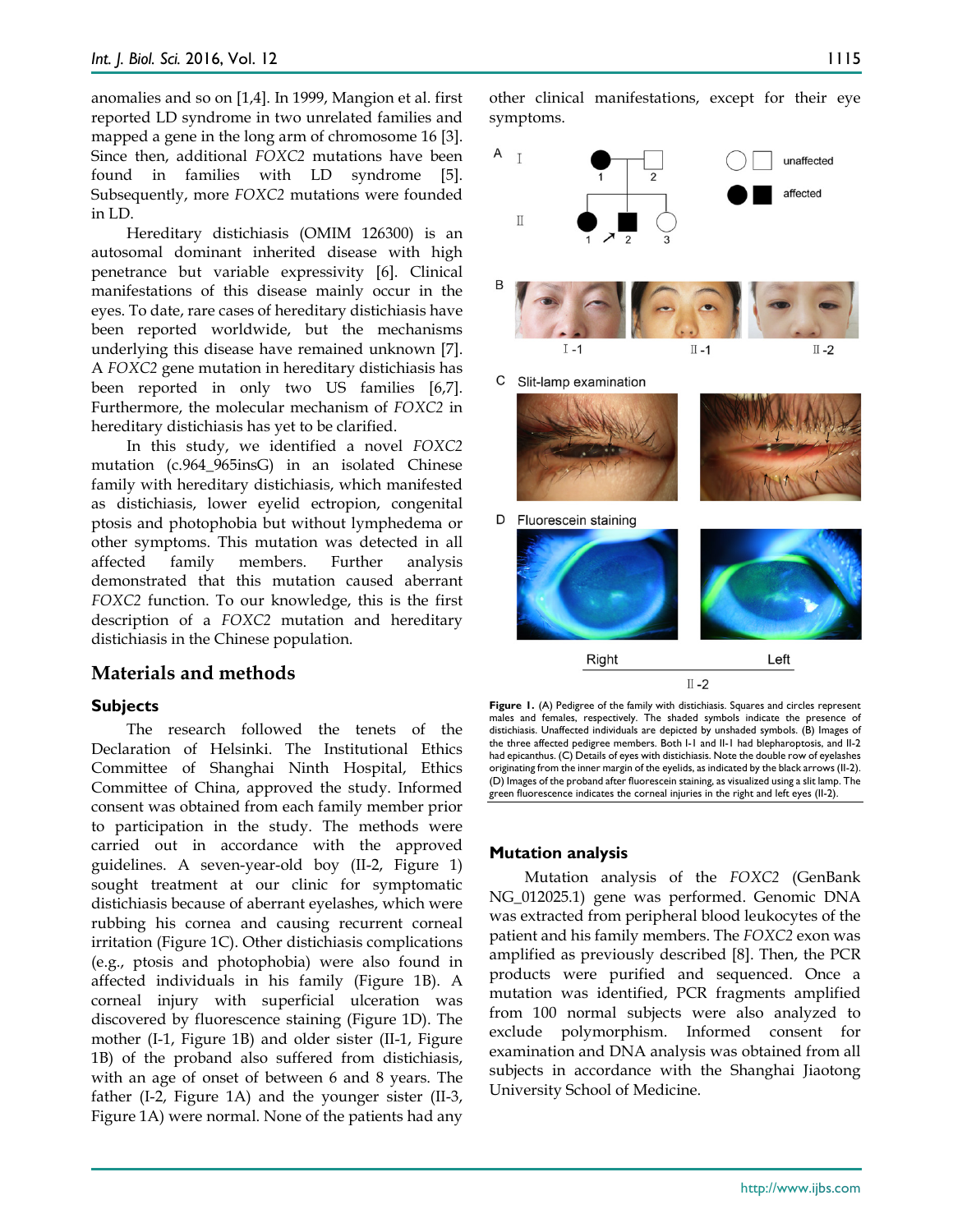# **Plasmid construction, cell culture and transfection**

Before the experiment, we attempted to clone cDNA from the proband and insert it into an expression vector, which failed. It had been reported that *FOXC2* is highly expressed in heart, adipose, kidney and skeletal muscle tissues. However, there is little expression in the blood. Except for blood, we could not obtain sufficient tissue (or RNA from that tissue) from the seven-year-old male patient after surgery. Therefore, we created this mutation. Complementary DNA (cDNA) encoding the *FOXC2* ORF was cloned and inserted into pLenti-CMV-EGFP-3FLAG-PGK-Puro, leading to the production of an EGFP-*FOXC2*-wild type plasmid. Then, site-directed mutagenesis was conducted to generate an EGFP-*FOXC2*-mutant plasmid. All constructs were sequenced to exclude additional mutations. This mutation simulated the mutation in the proband, which was then transcribed into cDNA and translated into protein, similarly to the process in patients. 293T cells were cultured and plated as described previously [8]. After cells were grown to 70-80% confluence, each well was transfected with EGFP-*FOXC2*-wild type and EGFP-*FOXC2*-mutant constructs separately with Lipofectamine 2000 reagent (Invitrogen, Carlsbad, CA, USA) according to the manufacturer's instructions. At 48 hours after transfection, cells were harvested and prepared for the following experiments.

## **Detection of fluorescence in cells**

293T cells were seeded on glass coverslips (VWR, West Chester, PA, USA) in 12-well plates and cultured overnight. After the cells were grown to 70-80% confluence, each well was transfected with EGFP-*FOXC2*-wild type and EGFP-*FOXC2*-mutant (500 ng) constructs separately with Lipofectamine 2000 reagent, which spontaneously emits green fluorescence. At 48 hours after transfection, the cells were fixed in  $4\%$  (w/v) paraformaldehyde (Sigma-Aldrich, St. Louis, MO, USA) for 15 min at room temperature. Subsequently, the plates were washed three times with PBS and incubated in PBS containing 10% (v/v) normal goat serum (Invitrogen, Carlsbad, CA, USA), 0.3% Triton X-100 (Sigma-Aldrich, St. Louis, MO, USA) and 0.1% NaN3 (Sigma-Aldrich, St. Louis, MO, USA) for 1 h. After an additional three washes with PBS, nuclei were counterstained with 4′,6-diamidino-2-phenylindole (Vector Laboratories, Burlingame, CA, USA) for 2 min at room temperature. Cells were imaged using a fluorescence microscope (Olympus BX51, Japan). For the plasmid that contained an EGFP (enhanced green fluorescent protein) tag, we observed green

fluorescence at 488 nm, which indicated the presence of FOXC2 protein, while the nuclei could be seen as blue fluorescence.

## **Electrophoretic mobility shift assays**

Electrophoretic mobility shift assays (EMSAs) were performed as described previously [9]. The EMSA probe (5'-GTAAATAAA-3') was synthesized with two single-stranded oligonucleotide probes. After the probe was biotin labeled, it was mixed and annealed, forming a double-stranded oligonucleotide probe. The probe was labeled according to the instructions of the Biotin 3 End DNA Labeling Kit (89818, Thermo, Pierce, USA). EMSA assay was incubated with an in vitro-derived *FOXC2* consensus oligonucleotide probe and an mononal anti-FOXC2 antibody (H00002303-M04, Abnova, Massachusetts, USA) [10]. The non-specific antibody isogenic IgG (Ab109489, California, USA) was used as the control. The top band marked the super-shift band, which contained the anti-FOXC2 antibody, the nuclear protein and the probe, which indicated the specificity of the EMSA. The shift band only contained the nuclear probe, which allowed it to move faster than the super-shift band. The negative control group was the lane that contained only the labeled probes. The positive control group was the lane containing both the samples and the labeled probes. Competitor 1, competitor 2 and competitor 3 represent increased concentrations (1 μM, 30 μM and 90 μM, respectively) of the unlabeled specific probe that were added, which were used to compete with the sample and binding of *FOXC2* with DNA. The control lane indicated nuclear protein that was extracted from 293T samples, which were transfected blank plasmid. The wild type and the mutant group lanes indicated nuclear protein that was extracted from 293T samples, which were transfected with EGFP-*FOXC2*-wild type and EGFP-*FOXC2*-mutant expression vectors, respectively.

## **Dual luciferase assay**

293T cells were cultured at a concentration of 3000 cells per well in 96-well plates. After 24 h, the cells were transfected with expression vector (0.01 μg/well) (wild type or mutant *FOXC2* construct) and 0.5 μg of reporter plus the pcDNA3.1 expression vector. The PRL-TK vector constitutively expresses Renilla luciferase and thus served as an indicator for estimations of transfection efficiency. Luciferase assays were conducted according to the manufacturer's instructions using a Dual Luciferase Reporter System (Promega Benelux, Leiden, Netherlands) to measure luciferase activity, measured with a Lumimark luminometer (Bio-Rad Laboratories,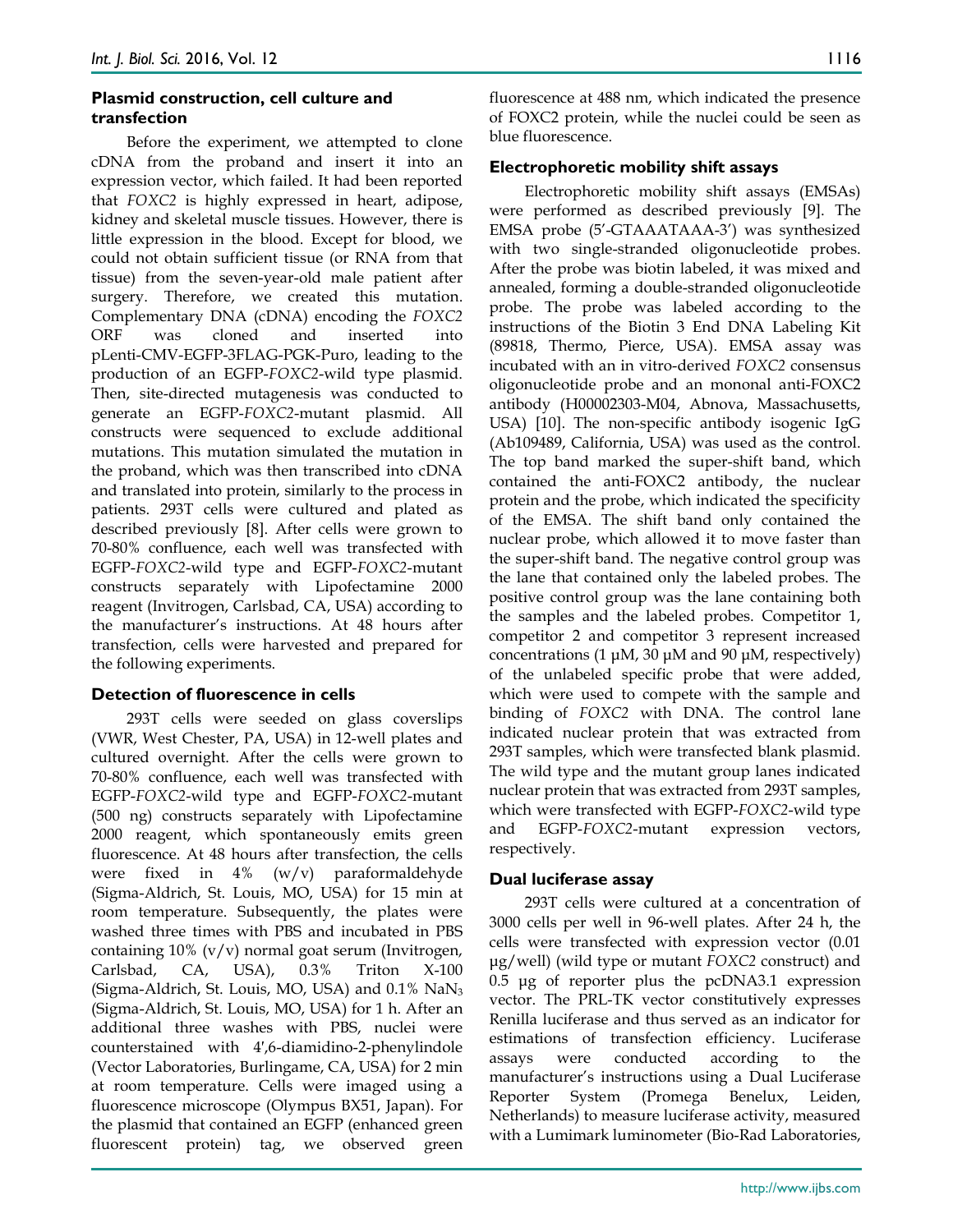Hercules, CA, USA). All transfections were performed in triplicate, and each experiment was performed three times.

## **Results**

#### **Genetic and sequence analyses**

A novel heterozygous mutation (c.964\_965insG) in the *FOXC2* gene was detected in all affected individuals of this pedigree (Figure 2A).



**Figure 2.** (A) The normal and mutated sequences are shown separately and were detected by Sanger sequencing. (B) A fluorescence assay demonstrated that the mutant plasmid (the lower plate), but not the wild type plasmid (the upper plate), resulted in nuclear aggregation after transfection with EGFP tags. (C) The DNA-FOXC2 binding activity was detected by EMSA. DNA–FOXC2 protein complexes are indicated by asterisk, which mark the shift band. The non-specific antibody isogenic IgG was used as the control. It could not form the DNA protein complexes. The super-shift band contained the DNA probe, the nuclear protein and the anti-FOXC2 antibody, which represented the specificity of the EMSA. The negative control was the lane that only contained the labeled probes. The positive control was the lane that contained the samples and the labeled probes. Competitor 1, competitor 2 and competitor 3 (1 μM, 30 μM and 90 μM, respectively) represent increased concentrations of unlabeled specific probe, which were used to compete with the sample and with FOXC2-DNA binding. The bottom bands indicate free probe. (D) Transactivation assays were<br>performed using 293T cells  $using$  293T transfected with a luciferase reporter along with wild type and mutant *FOXC2* constructs. Luciferase values were normalized to Renilla luciferase. Mean luciferase values from a representative experiment with<br>transfection in triplicate are transfection in triplicate presented. The error bars correspond to the standard error of the mean (P<0.05).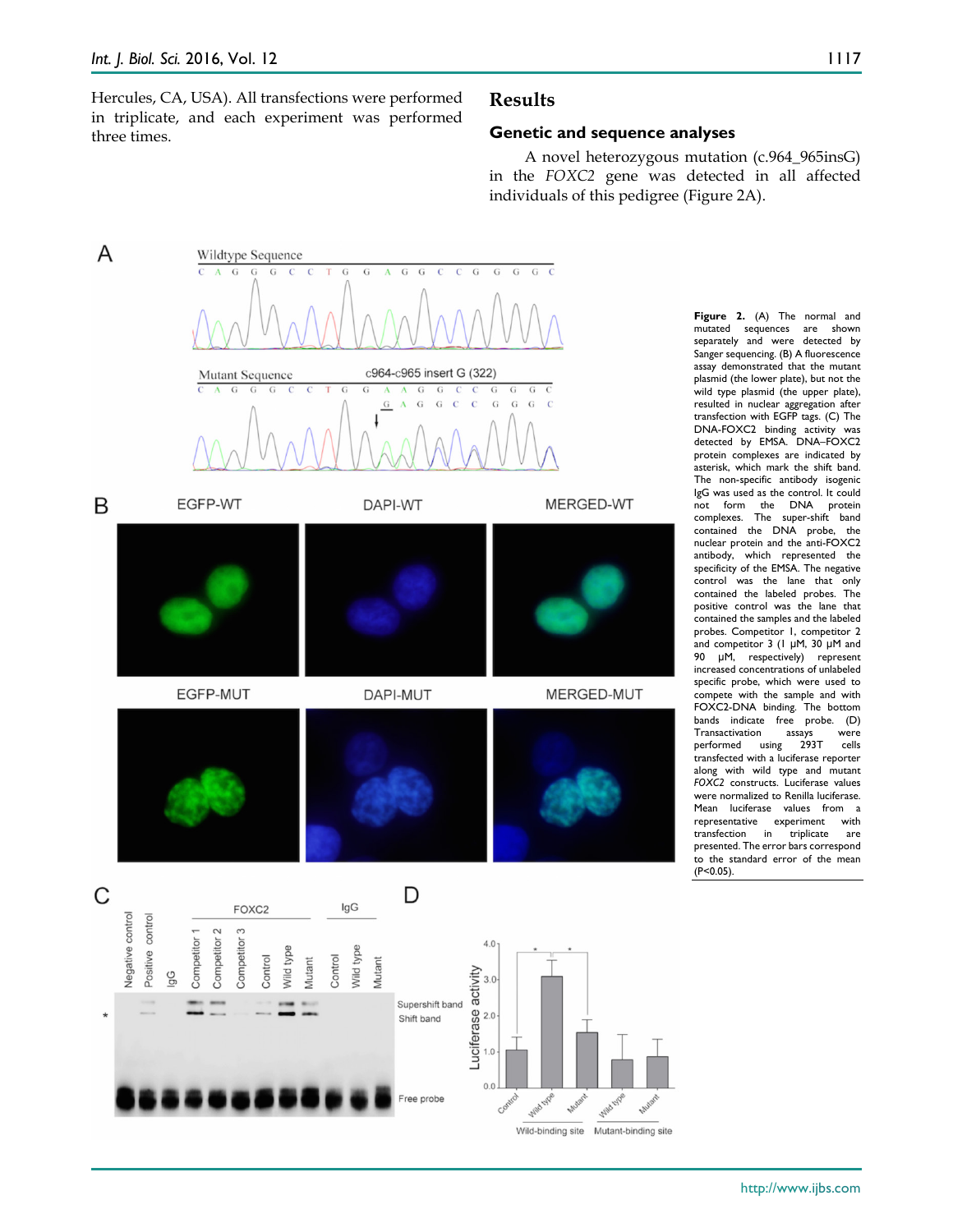| Homo sapiens mutant                                                                                                                                                        |  | ALPYAAAPPAAYGOPCAOGLGGRGRRGLPVOHASDEPVHRGRAAGAHVRPARPGRGPLGPPERPH 365 |  |     |
|----------------------------------------------------------------------------------------------------------------------------------------------------------------------------|--|-----------------------------------------------------------------------|--|-----|
| Homo sapiens wild-type                                                                                                                                                     |  | ALPYAAAPPAAYGQPCAQGLEAGAAGGYQCSMRAMSLYTGAERPAHMCVPPALDEALSDHPSGP 365  |  |     |
| Equus caballus                                                                                                                                                             |  | ALPYAAAPPAAYGOPCAOGLEAGGAGGYOCSMRAMSLYTGAERPAHMCVPPALDEALSDHPSGP      |  | 365 |
| Mus musculus                                                                                                                                                               |  | ALPYAAAPPAAY TOPCAOGLEAAGSAGYOCSMRAMSLYTGAERPAH VCVPPALDEALSDHPSGP    |  | 364 |
| Rattus norvegicus                                                                                                                                                          |  | ALPYAAAPPAAYAOPCAOGLEAAGSAGYOCSMRAMSLYTGAERPAH VCVPPALDEALSDHPSGP 364 |  |     |
| Figure 3. Conservation analysis of FOXC2 indicated that the FOXC2 amino acid sequence is partly evolutionarily conserved in Homo sapiens, Equus caballus, Mus musculus and |  |                                                                       |  |     |

Rattus norvegicus. The arrow indicates the 322<sup>nd</sup> amino acid. This mutation was not present in 100 normal

subjects or in the human SNP database (http://www.ncbi.nlm.nih.gov/SNP). The mutation led to a frame-shift in the gene following amino acid 322, which produced a truncated protein with 461 amino acids due to the introduction of a premature stop codon, whereas the full-length wild type FOXC2 encoded a 501 amino acid protein. (http://www.ncbi.nlm.nih.gov/protein/NP\_005242. 1). Conservative analysis indicates that this glutamic acid amino acid and the following amino acids are evolutionarily conserved in Homo sapiens, Equus caballus, Mus musculus and Rattus norvegicus (Figure 3).

## **Molecular modeling**

To further explore the molecular structures of the wild type and mutant proteins, we constructed three-dimensional computer models with the I-TASSER server (http://zhanglab.ccmb.med.umich. edu/I-TASSER/) [11], which is an online platform for protein structure and function predictions. Wild type (residues 137-501) and mutant (residues 137-461) proteins were modeled based on multiple-threading alignments based on LOMETS and iterative template fragment assembly simulations. The local solid surface and electrostatic potential were completely changed in the mutant compared with the wild type FOXC2 (Supplemental Figure 1).

# **Subcellular localization**

To investigate the effect of this mutation on the subcellular location of the FOXC2 protein, we constructed fusion plasmids with EGFP and performed localization studies using 293T cells. Wild type FOXC2 was uniformly distributed in the nucleus, which is consistent with its function as a transcription factor (Figure 2B-upper). In contrast, cells transfected with the mutant plasmid displayed uneven distribution (Figure 2B-lower).

# **DNA binding and transcriptional activity**

To assess the impact of this mutation on the DNA binding capacity of the protein, EMSAs were performed. DNA-FOXC2 protein complexes are indicated by asterisk in Figure 2C. When equal amounts of protein were added (Supplemental Figure 2), enhanced binding to the DNA probe was observed for wild type FOXC2 and was decreased with the mutant (Figure 2C). However, when the probe was added without sample, no bands were detected (negative control). When control extract was added with additional unlabeled specific probe to compete with the sample, and when increased concentrations of this unlabeled specific probe were used, there was no specific binding when greater than 90 μM of the competitor probe was added (competitor 3). Additionally, the transactivation capacities of the wild type and mutant *FOXC2* genes to activate a luciferase reporter containing six tandem copies of the *FOXC2* consensus sequence (TCACAAAGTAAATAAACAA CAGAGATCCAAGTAAATAAACAACAGA) were examined in 293T cells co-transfected with a reporter construct. Compared with a control plasmid, the wild type *FOXC2* construct displayed significantly increased transcriptional activity, whereas the mutant showed reduced activity. However, there was no significant difference between the wild type and mutant constructs when the binding site was mutated (Figure 2D). These results indicated that this mutation impaired the transcriptional activity.

# **Discussion**

*FOXC2* is an evolutionarily conserved and functionally diverse. It is an important regulator in energy homeostasis, development and oncogenesis. *FOXC2* belongs to the human Forkhead-box gene (*FOX*) family which consists of at least 43 members [12]. To date, except *FOXC2*, seven human *FOX* genes, including *FOXC1*, *FOXE1*, *FOXE3*, *FOXL2*, *FOXN1*, *FOXP2* and *FOXP3* have been identified as disease-causing mutations*.* They are always mutated in human congenital disorders [10,12,13]. *FOXC1*, *FOXC2*, *FOXD1* and *FOXE3* are involved in the development of the eye. Mutations in these genes can lead to the abnormal development of glaucoma, lens, retina and iris. Mutations in the *FOXC1* resulted in Axenfeld–Rieger syndrome (ARS), a developmental disorder affecting structures of the anterior segment of the eye [14]. There were approximately 75% of ARS patients, who with *FOXC1* mutations developed early-onset glaucoma [15,16]. Mutations in the *FOXE3* have been reported associated with anterior segment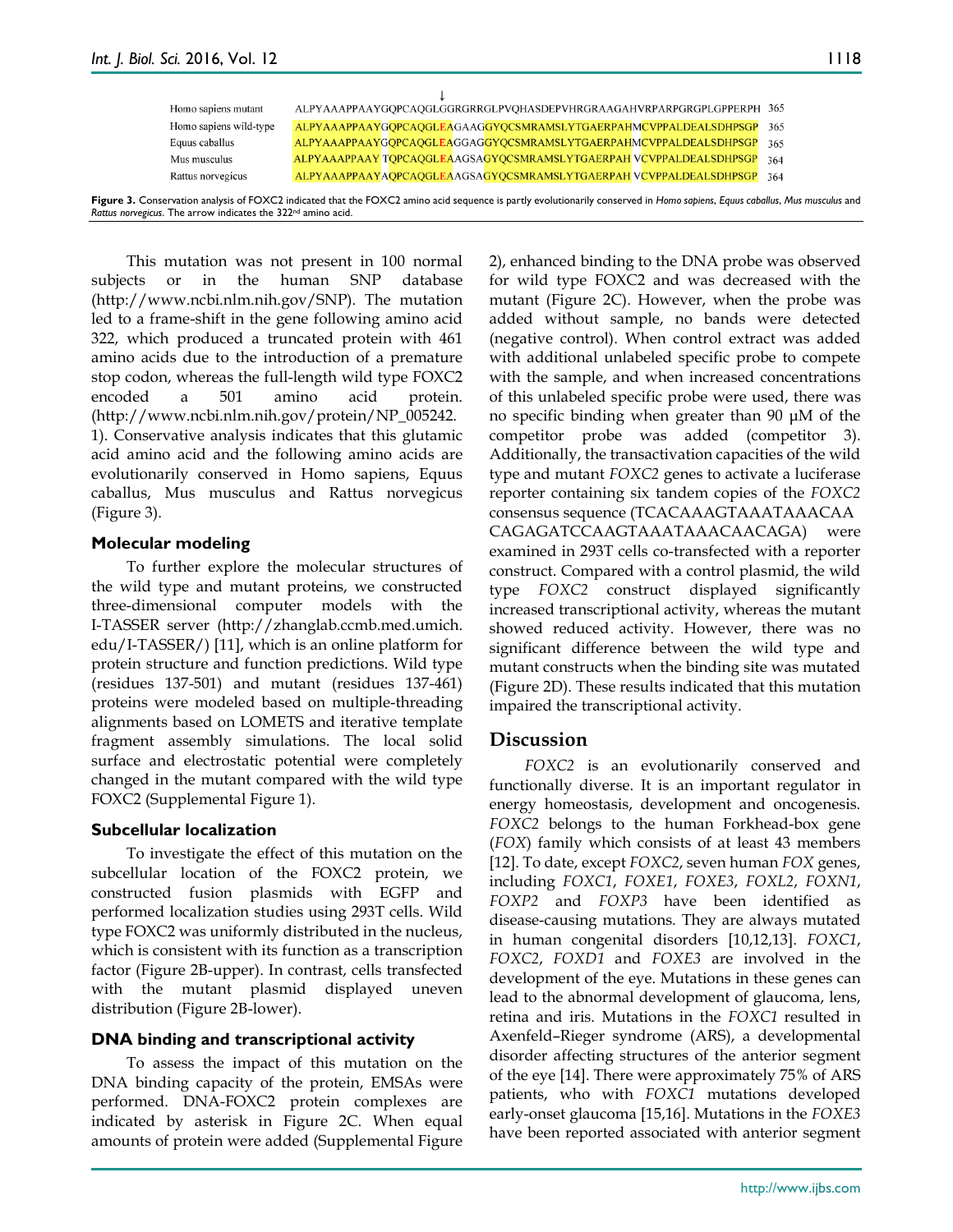ocular dysgenesis and cataracts [17,18]. Mutations in the *FOXL2* contributed to Blepharophimosis–ptosis– epicanthus inversus syndrome and premature ovarian failure [19-21]. Finally, expression profiles, genetic alterations and epigenetic changes of FOX family genes as well as binding proteins of FOX family transcription factors should be comprehensively investigated. This plays an essential role in developing novel treatments and preventative strategies for human diseases.

*FOXC2*, formerly known as MFH-1, encodes a 1.7-kb transcript with a single exon-coding region and encodes a forkhead transcription factor. The protein encoded by *FOX* is characterized by a DNA-binding domain known as the forkhead domain (FHD), which is an evolutionarily conserved sequence of 110 amino acids in length, spanning approximately from amino acid 69 to 178, and it is composed of a variant of the helix-turn-helix motif known as the winged-helix motif [22]. Other reports showed the C-terminal domain was also the transactivation domain [23]. To date, approximately 70 *FOXC2* mutations have been listed in the HGMD Database, with more than 57 mutations for LD syndrome and 8 for primary lymphedema (www.hgmd.cf.ac.uk). The most common types of *FOXC2* gene mutations include missense and nonsense mutations, small deletions and insertions (www.hgmd.cf.ac.uk) [24]. Various types of mutations have been found throughout the coding sequence, with approximately 30% in the FHD and approximately 60% in the C-terminal domain, from amino acids 180 to 501. Nevertheless, *FOXC2* mutations in hereditary distichiasis are quite rare, and only two have been previously reported [6,7].

In this study, we described a novel *FOXC2* gene mutation (c.964\_965insG) in a Chinese family with hereditary distichiasis. c.964\_965insG is a frameshift mutation, with an insertion of one nucleotide (G) between c.964 and c.965, leading to protein truncation and resulting in a final protein of 461 amino acids in length due to the presence of a premature stop codon.

Distichiasis typically presents sporadically or in association with LD syndrome [10,25], and hereditary distichiasis is rarely observed [26]. Occasionally, this disease is asymptomatic because the lashes curl away from the cornea or due to corneal hypoesthesia. However, hereditary distichiasis is likely to lead to serious complications. Reported ophthalmologic complications of distichiasis (75% of cases) include photophobia, corneal irritation, recurrent conjunctivitis and styes, corneal ulceration and partial ectropion of the lateral third portion of the eyelashes [27]. In the pedigree in this report, congenital ptosis, photophobia and superficial ulceration were found to occur in addition to distichiasis, which was caused by

abrasion of the second inner row of eyelashes. The mother and elder sister of the proband had mild or no corneal symptoms because their accessory eyelashes had been removed at an earlier age, although residual eyelashes were still present. LD syndrome with lymphedema usually occurs during puberty and typically involves the limbs. The age of onset in males is earlier than that in females, with disease development by 11 years of age, whereas it develops in females by their early 20s. The penetrance in this series appeared to be completed in the 40s [27]. However, lymphedema was not found in the 45-year-old mother. Neither the proband (7 years) nor the elder sister (16 years) had lymphedema or associated symptoms. No other abnormalities were observed in this pedigree, except for distichiasis and associated eye discomfort. Thus, hereditary distichiasis diagnoses were established.

Three-dimensional computer models of the wild type and mutant proteins were constructed. The C-terminus of wild type *FOXC2* carried a negative charge, which was opposite of the charge of the nearby region. However, the mutation resulted in a positively charged C-terminus, the same as the adjacent region. A fluorescence assay demonstrated that the mutant *FOXC2* was localized to the nucleus, indicating that it did not affect nuclear localization signal (NLS) functioning. However, granular nuclear aggregation was observed in cells transfected with mutant *FOXC2* but not in wild type cells. EMSA and a dual luciferase assay demonstrated that this mutation greatly impaired the DNA-binding and transcriptional regulatory activities of the protein. Truncation of the protein caused impairment of the structure of the C-terminus, which is located outside of the FHD. To date, the function of the *FOXC2* C-terminus is unclear. The data obtained from our study suggest that this region may participate in stabilization of the *FOXC2* molecule.

In conclusion, we have identified a novel *FOXC2* mutation in a Chinese hereditary distichiasis family. *In vitro* evidence showed that this mutation caused a loss of function of *FOXC2*. Our study expands the *FOXC2* mutation spectrum as well as the understanding of the genotype–phenotype correlation of this disease.

# **Supplementary Material**

Supplementary figures. http://www.ijbs.com/v12p1114s1.pdf

## **Acknowledgement**

We thank the participating patients and their families. The authors alone are responsible for the content and writing of the paper. This work was